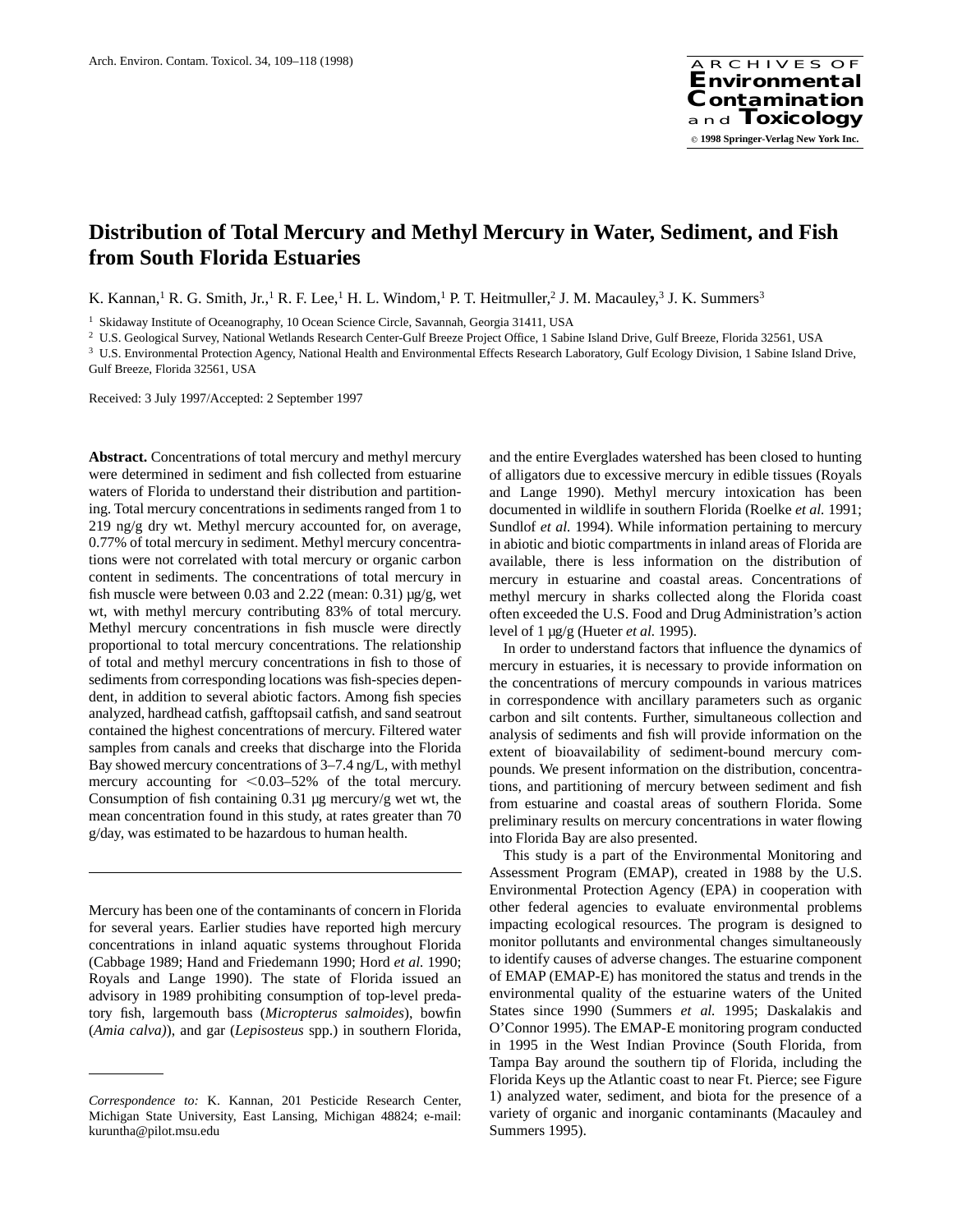

**Fig. 1.** Locations of sampling in estuaries in southern Florida

# **Materials and Methods**

#### *Sample Collection*

Sediment and fish samples were collected in 1995 (Figure 1) in accordance with EMAP's probabilistic sampling protocol (Macauley and Summers 1995). Sediment samples were collected from a vessel with a Van Veen grab sampler. The grab sampled an area of 440 cm<sup>2</sup> with a maximum penetration depth of 10 cm. Clean stainless steel scoops were used to remove the top 2 cm of sediment from the grab. In areas where seagrasses were profuse (such as Florida Bay and Keys), a Kynar® coated posthole digger was used. Sediments from at least three replicate grabs were homogenized and aliquots were placed into high-density polyethylene jars, which were placed on ice immediately and frozen at  $-20^{\circ}$ C within 24 h of collection. Most sediment samples were carbonate sand, except for Tampa Bay sediments which were quartz sand. Organic carbon and mud (silt  $+$  clay) contents of sediments were available as ancillary data for the EMAP-E program.

Fish were collected by either trawl net or fish traps deployed at the station overnight and placed in water-tight polyethylene bags and frozen at  $-20^{\circ}$ C. Traps were used in areas that were closed to trawling (e.g., sanctuary areas of Florida Bay and the Everglades National Park). Whole fish were weighed and dissected, the skin removed, and equal amounts of muscle fillets of several individuals of the same species from each location were pooled, homogenized, and analyzed. Fish species analyzed included the following: hardhead catfish (*Arius felis*), white grunt (*Haemulon plumieri*), sand perch (*Diplectrum formosum*), lane snapper (*Lutjanus synagris*), gafftopsail catfish (*Bagre marinus*), pinfish (*Lagodon rhomboides*), spot (*Leiostomus xanthurus*), pigfish (*Orthopristis chrysoptera*), sand seatrout (*Cynoscion arenarius*), and brown shrimp (*Penaeus aztecus*). Fish were collected at most locations where sediments had been taken. An aliquot of sediment and fish muscle were dried in an oven at 80°C to estimate dry weight measurements.

Water samples were collected from the South Florida region as part of an EMAP ancillary study to determine mercury concentrations in water flowing through the Florida Everglades before emerging into Florida Bay. Samples were taken in June 1995 at four sites at 2 and 4 h after deployment of a current meter at the following sites: Taylor River, Trout Creek, Shell Creek, and C-111 Canal. Near-surface (depth of 0.5 m) and near-bottom (0.5 m off-bottom) samples were collected from east and west sides of the C-111 Canal, while only surface water was taken from Shell Creek, Trout Creek, and Taylor River. Salinity, pH,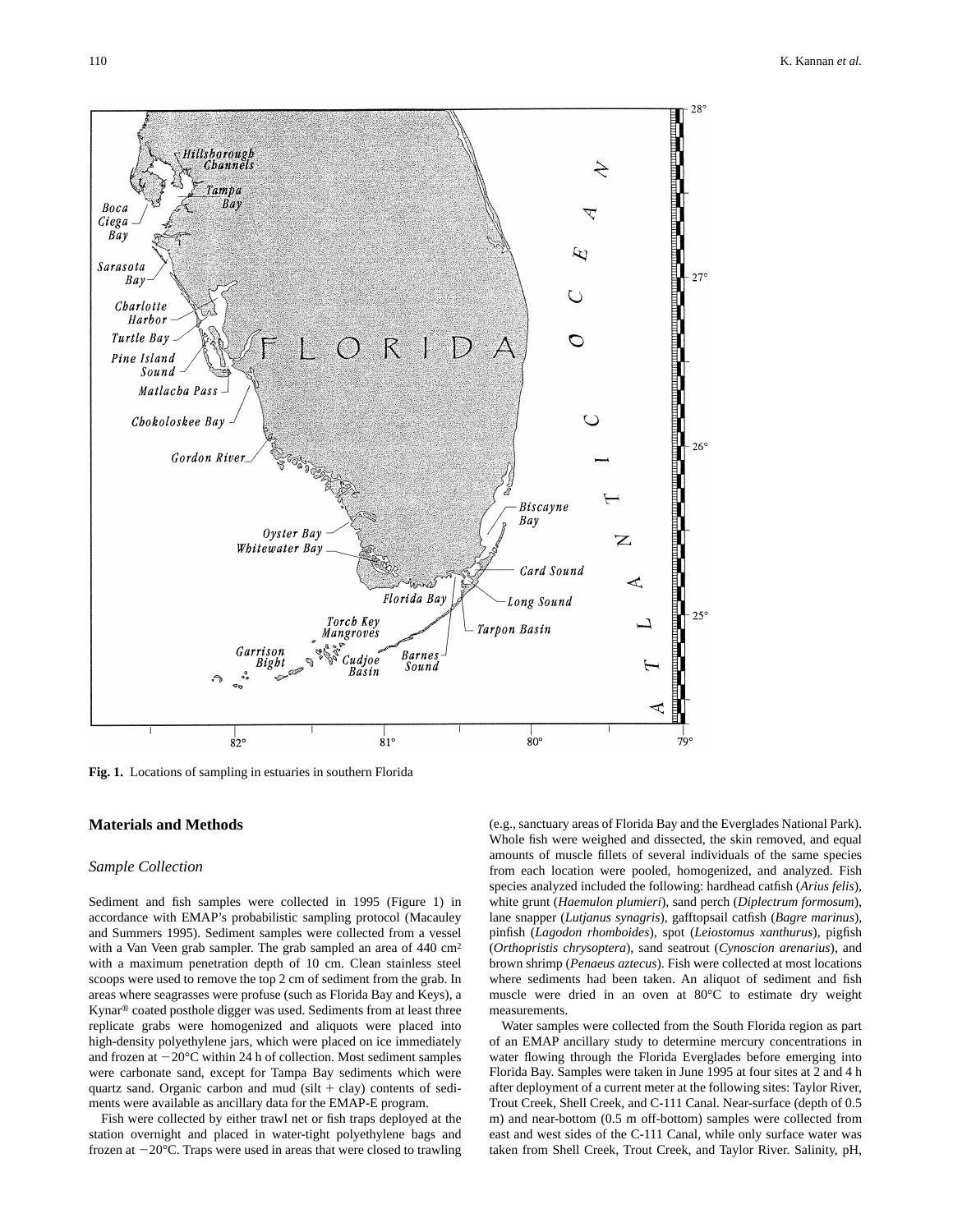and dissolved oxygen were measured on site and water samples were filtered through a 0.45-µm cartridge filters into acid cleaned Teflon bottles. Adequate precautions were exercised to avoid contamination of water during sampling, transport, and handling.

#### *Chemical Analysis*

Total mercury in sediment and fish tissues was analyzed following the method described by Smith (1993). Sediment and fish muscle were weighed (0.5 g for sediment and 2 g for fish tissue), spiked with an enriched  $^{201}$ Hg isotope, and digested with 5 ml of HNO<sub>3</sub> using a microwave digestion system. The microwave parameters were 100% power for 30 min with a maximum temperature and pressure of 160°C and 120 psi, respectively. The samples were analyzed after cold vapor reduction with an inductively coupled plasma-mass spectrometer. The isotopic ratio of  $^{202}$ Hg/ $^{201}$ Hg was determined and the concentration of total mercury was calculated. Detection limits of Hg in sediment and in fish were 7 and 4 ng/g dry wt, respectively.

The determination of mercury in water was based on amalgamation onto gold-coated sand with subsequent double amalgamation and vaporization into a atomic fluorescence spectrometer. The procedure is similar to the EPA method 1631 (US EPA 1996). A 100-ml of preacidified  $(0.5 \text{ ml of HNO}_3)$  sample was weighed into a reaction vessel followed by the addition of 0.5 ml of 20% SnCl<sub>2</sub>. The sample was then purged with argon for 20 min at a flow rate of 350 ml/min, while the gold trap was purged with argon at a flow rate of 60 ml/min for 5 min to remove moisture. The subsequent double amalgamation process was followed by mercury detection using cold vapor atomic fluorescence spectrometer detection. The detection limit of total Hg in water was 20 pg/L.

Methyl mercury in sediment and fish tissue was analyzed following the method described by Horvat *et al.* (1993a). An aliquot of wet sediment (2 g) or homogenized, pooled fish tissue (0.2 g) was weighed into a 30-ml Teflon PTFE (polytetrafluoroethylene) vial followed by the addition of 5 ml tap water, 0.2 ml of 20% KCl, and 0.5 ml of 8 M  $H<sub>2</sub>SO<sub>4</sub>$ . The mixture was diluted to 10 ml with tap water. Distillation was started quickly after addition of the reagents at an argon flow rate of 60 ml/min and a heating block temperature of 145°C. The distillation rate was held at approximately 7 ml/h. The distillate was collected in a 30-ml PTFE vial kept in an ice-cooled water bath. Before distillation, 5 ml of tap water was placed in the collection vial. Water samples require a 50-ml aliquot of water in a 60-ml PTFE vial (Horvat *et al.* 1993b).

An aliquot of the distillate was added to 100 ml of tap water in a 250-ml reaction (ethylation) flask. The sample was buffered to pH 4.9 with 2 M acetic acid-sodium acetate solution (0.2 ml), followed by the addition of 50 µl of 1% aqueous sodium tetraethylborate solution. The flask was quickly closed and connected to collection trap (Tenax®) on one end and argon on the other. The mixture was allowed to react for 15 min without bubbling. The ethylation reaction results in the formation of ethylmethyl mercury from reactive methyl mercury. After the reaction period, the solution was purged for 12 min at a flow rate of 250 ml/min with Hg-free, high purity argon. The outflowing gas stream was passed through a 100-mg Tenax trap (20/35 mesh; Alltech Associates Inc., Deerfield, IL), which adsorbs the organomercury species. After the sample was purged, dry argon was flushed through the Tenax trap for 5 min to remove traces of condensed water vapor, a strong interference during chromatographic elution and atomic fluorescence detection. The mercury species on the Tenax trap was released by thermal desorption into a isothermal gas chromatography (GC) column which is a 70 cm long, U-shaped, silanized glass column filled with 15% OV-3 Chromosorb WAW, DMCS at 100°C (mesh 60/80; Supelco, Inc., Bellefonte, PA). Under a flow of argon, the eluted mercury species was converted into Hg° by thermal decomposition at 900°C and then detected by cold vapor atomic fluorescence spectrometry (Model 2500, Tekron Inc., Ontario). The output from the detector was quantified using an integrator (Model HP3394A, PA). Methyl mercury was quantified by comparing peak areas of standards (prepared in tap water) with those of samples.

### *Quality Assurance*

Quality assurance procedures included instrument calibration using certified standards and the analyses of matrix spikes, certified reference materials, and reagent blank, according to EMAP-EPA criteria (Heitmuller and Peacher 1995). Low-level mercury determinations were performed under extremely clean conditions. PTFE vials were heated in concentrated HNO<sub>3</sub> and thoroughly rinsed with tap water before use. The correlation coefficient of the standard calibration run was maintained at  $>0.99$ . A continuing calibration standard, which is one of the midpoint standards, was analyzed after every 10 samples to verify that the instrument remained calibrated. Matrix spike and matrix spike duplicates were determined on 5% of the samples; actual field samples were spiked with approximately 10 times the instrument detection limit to examine the recovery of the matrix spike and to monitor matrix interference. Recoveries of total and methyl mercury spiked into sediments and fish tissues at three different levels, bracketing real sample concentrations, were between 95–110%. Analytical quality control was verified by the routine analysis of certified reference materials (BCSS-1 for mercury,  $0.18 \pm \mu g/g$  dry wt; PACS-1 for methyl mercury,  $8.1 \pm 0.46$  dry wt as Hg°). Our results for methyl mercury in PACS-1 was 8.47  $\pm$  .63 ng/g as Hg°, which was similar to that reported by Horvat *et al.* (1993a). Similarly, for fish tissues, DORM-2 (4.64  $\pm$  0.26 µg/g dry wt for total mercury and 4.6 µg/g dry wt for methyl mercury) was analyzed. Procedural blanks were run along with each batch of 15 samples.

# **Results and Discussion**

#### *Mercury in Sediments*

Concentrations in sediments ranged from 1 to 219 ng/g (mean: 20 ng/g dry wt) for total mercury and from  $\leq$ 1 to 490 pg/g (mean: 78 pg/g dry wt) for methyl mercury (Table 1). Sediments collected from Hillsborough Channels, Gordon River, and Caloosahatchee River had the highest total and methyl mercury concentrations. The large variation of mercury concentrations determined in this survey reflects the wide diversity of sediment characteristics and pollution intensity. Even within a given geographic area, total and methyl mercury concentrations were highly variable. For example, total and methyl mercury concentrations in sediments from Florida Bay ( $n = 30$ ) ranged from 3 to 100 ng/g (dry wt) and from  $\leq$ 1 to 318 pg/g (dry wt), respectively. Sediments collected within a 10-m area showed as much variability as samples collected throughout the Everglades region (Rood *et al.* 1995).

In general, the observed mercury concentrations were within ranges reported for coastal marine sediments (Kannan and Falandysz 1997). Total mercury was not correlated  $(r = 0.1;$  $p > 0.05$ ) with methyl mercury concentrations in sediments (Figure 2A) when three samples containing the highest total mercury concentrations (outliers) were excluded, which is in agreement with previous studies (Craig and Moreton 1983; Kannan and Falandysz 1997). Under anaerobic conditions  $Hg^{2+}$  has a high affinity for sulfide, resulting in the formation of insoluble HgS, which is deposited in the sediment. Once deposited as HgS, mercury is presumably not available for methylation (Andersson *et al.* 1990). Physical perturbation or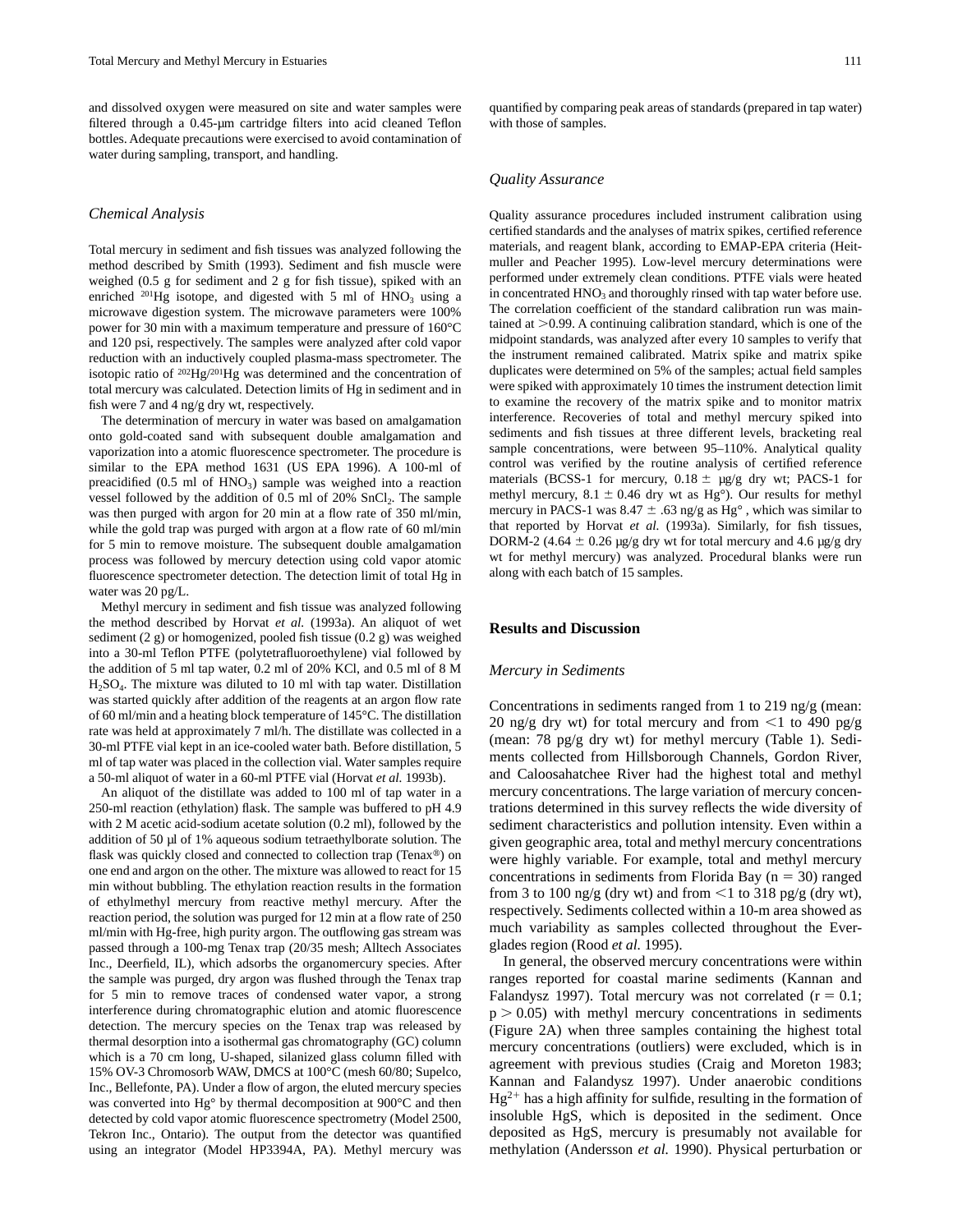| Sediment              |                |                            |                             | Fish <sup>a</sup> |                  |                                 |                                  |
|-----------------------|----------------|----------------------------|-----------------------------|-------------------|------------------|---------------------------------|----------------------------------|
| Location              | $\mathbf n$    | Total<br>Mercury<br>(ng/g) | Methyl<br>Mercury<br>(pg/g) | Species           | $\mathbf n$      | Total<br>Mercury<br>$(\mu g/g)$ | Methyl<br>Mercury<br>$(\mu g/g)$ |
| <b>Biscayne Bay</b>   | 5              | 17<br>$(3-66)^{b}$         | 26<br>$(<1-59)$             | HH catfish        | $\mathbf{1}$     | 1.58                            | 1.96                             |
|                       |                |                            |                             | White grunt       | $\overline{c}$   | 0.87<br>$(0.71 - 1.03)$         | 0.90<br>$(0.8 - 0.99)$           |
| Tampa Bay             | 9              | 8.3<br>$(1-13)$            | 49<br>$(9 - 127)$           | HH catfish        | 3                | 2.09<br>$(0.72 - 4.64)$         | 1.7<br>$(0.25 - 4.42)$           |
|                       |                |                            |                             | Ga. catfish       | $\overline{c}$   | 4.0<br>$(2.62 - 5.4)$           | 2.24<br>$(2.06 - 2.42)$          |
|                       |                |                            |                             | Sand seatrout     | $\overline{c}$   | 2.41<br>$(2.21 - 2.61)$         | 2.04<br>$(1.6 - 2.47)$           |
|                       |                |                            |                             | Sand perch        | $\boldsymbol{2}$ | 0.47<br>$(0.4 - 0.54)$          | 0.39<br>$(0.38 - 0.4)$           |
|                       |                |                            |                             | Pinfish           | $\mathbf{1}$     | 0.32                            | 0.20                             |
| Charlotte Harbor      | 3              | 29                         | 74                          | HH catfish        | $\overline{c}$   | 1.31                            | 1.0                              |
|                       |                | $(7-43)$                   | $(30-120)$                  |                   |                  | $(1.12 - 1.5)$                  | (1.0)                            |
|                       |                |                            |                             | Ga. catfish       | 3                | 1.7<br>$(0.86 - 2.16)$          | 1.49<br>$(0.72 - 2.27)$          |
|                       |                |                            |                             | Brown shrimp      | $\boldsymbol{2}$ | 0.18<br>$(0.16 - 0.19)$         | 0.13<br>$(0.12 - 0.14)$          |
| Florida Bay           | 30             | 12<br>$(3-100)$            | 82<br>$(<1-318)$            | HH catfish        | 7                | 2.64<br>$(1.79 - 3.9)$          | 1.68<br>$(1.46-1.8)$             |
|                       |                |                            |                             | Ga. catfish       | $\mathbf{1}$     | 3.13                            | 1.64                             |
|                       |                |                            |                             | Sand perch        | $\mathbf{1}$     | 0.49                            | 0.49                             |
|                       |                |                            |                             | Pinfish           | $\mathbf{1}$     | 1.06                            | 0.9                              |
|                       |                |                            |                             | White grunt       | 7                | 0.39<br>$(0.28 - 0.47)$         | 0.39<br>$(0.32 - 0.53)$          |
|                       |                |                            |                             | Lane snapper      | 4                | 0.83<br>$(0.3-1.2)$             | 0.86<br>$(0.33 - 1.27)$          |
| Pine Island Sound     | 3              | 6.3<br>$(4-9)$             | 55<br>$(41-68)$             | HH catfish        | $\overline{c}$   | 0.4<br>$(0.34 - 0.45)$          | 0.3<br>$(0.18 - 0.41)$           |
|                       |                |                            |                             | Ga. catfish       | $\overline{c}$   | 0.96<br>$(0.76 - 1.16)$         | 0.92c<br>(0.92)                  |
|                       |                |                            |                             | Pinfish           | 3                | 0.43<br>$(0.41 - 0.46)$         | 0.37<br>$(0.27 - 0.43)$          |
|                       |                |                            |                             | Lane snapper      | $\boldsymbol{2}$ | 0.36<br>$(0.35 - 0.36)$         | 0.34<br>$(0.29 - 0.38)$          |
|                       |                |                            |                             | Spot              | $\mathbf{1}$     | 0.33                            | 0.26                             |
|                       |                |                            |                             | Pigfish           | $\mathbf{1}$     | 0.38                            | 0.31                             |
| Whitewater Bay        | $\mathbf{1}$   | 69                         | $<$ 1                       | HH catfish        | $\mathbf{1}$     | 3.39                            | 3.54                             |
| Hillsborough Channels | $\mathbf{1}$   | 219                        | 490                         | Ga. catfish       | 1                | 4.98                            | 4.5                              |
| Boca Ciega Bay        | $\overline{c}$ | 10                         | 52                          | HH catfish        | $\overline{c}$   | $0.86\,$                        | 0.84                             |
|                       |                | $(4-16)$                   | $(42 - 62)$                 |                   |                  | $(0.44 - 1.28)$                 | $(0.36 - 1.32)$                  |
|                       |                |                            |                             | Ga. catfish       | $\mathbf{1}$     | 1.65                            | 1.3                              |
|                       |                |                            |                             | Spot              | $\mathbf{1}$     | 0.11                            | 0.06                             |
| Sarasota Bay          | 2              | 3.5                        | 63                          | Pinfish           | $\overline{c}$   | 0.55                            | 0.43                             |
|                       |                | $(2-5)$                    | $(10-16)$                   |                   |                  | $(0.46 - 0.63)$                 | $(0.32 - 0.53)$                  |
|                       |                |                            |                             | Lane snapper      | 2                | 0.28<br>$(0.22 - 0.34)$         | 0.26<br>$(0.19 - 0.32)$          |
| Turtle Bay            | 1              | 3                          | 33                          |                   |                  | <b>NA</b>                       | <b>NA</b>                        |
| Caloosahatchee River  | $\mathbf{1}$   |                            | 35                          | Ga. catfish       | $\mathbf{1}$     | 1.32                            | 1.14                             |
|                       |                | 60                         |                             |                   |                  |                                 |                                  |
| Matlacha Pass         | $\mathbf{1}$   | 3                          | 183                         |                   |                  | <b>NA</b>                       | <b>NA</b>                        |
| Gordon River          | $\mathbf{1}$   | 174                        | 230                         | Ga. catfish       | $\mathbf{1}$     | 10.1                            | $2.0\,$                          |
|                       |                |                            |                             | Spot              | $\mathbf{1}$     | 0.43                            | 0.4                              |
| Chokoloskee Bay       | 1              | 6                          | 175                         |                   |                  | NA                              | <b>NA</b>                        |
| <b>Oyster Bay</b>     | 1              | 19                         | 28                          |                   |                  | <b>NA</b>                       | NA                               |
| Card Sound            | $\mathbf{1}$   | 13                         | 12                          | HH catfish        | $\mathbf{1}$     | 2.12                            | 2.0                              |
| Long Sound            | $\mathbf{1}$   | 33                         | 62                          |                   |                  | <b>NA</b>                       | <b>NA</b>                        |
| <b>Barnes Sound</b>   | 1              | 21                         | 172                         |                   |                  | <b>NA</b>                       | NA                               |
| <b>Tarpon Basin</b>   | 1              | 33                         | 19                          |                   |                  | <b>NA</b>                       | NA                               |

Table 1. Concentrations (dry weight basis) of total mercury and methyl mercury in sediment and fish muscle collected from the Atlantic and Gulf Coasts of Florida, USA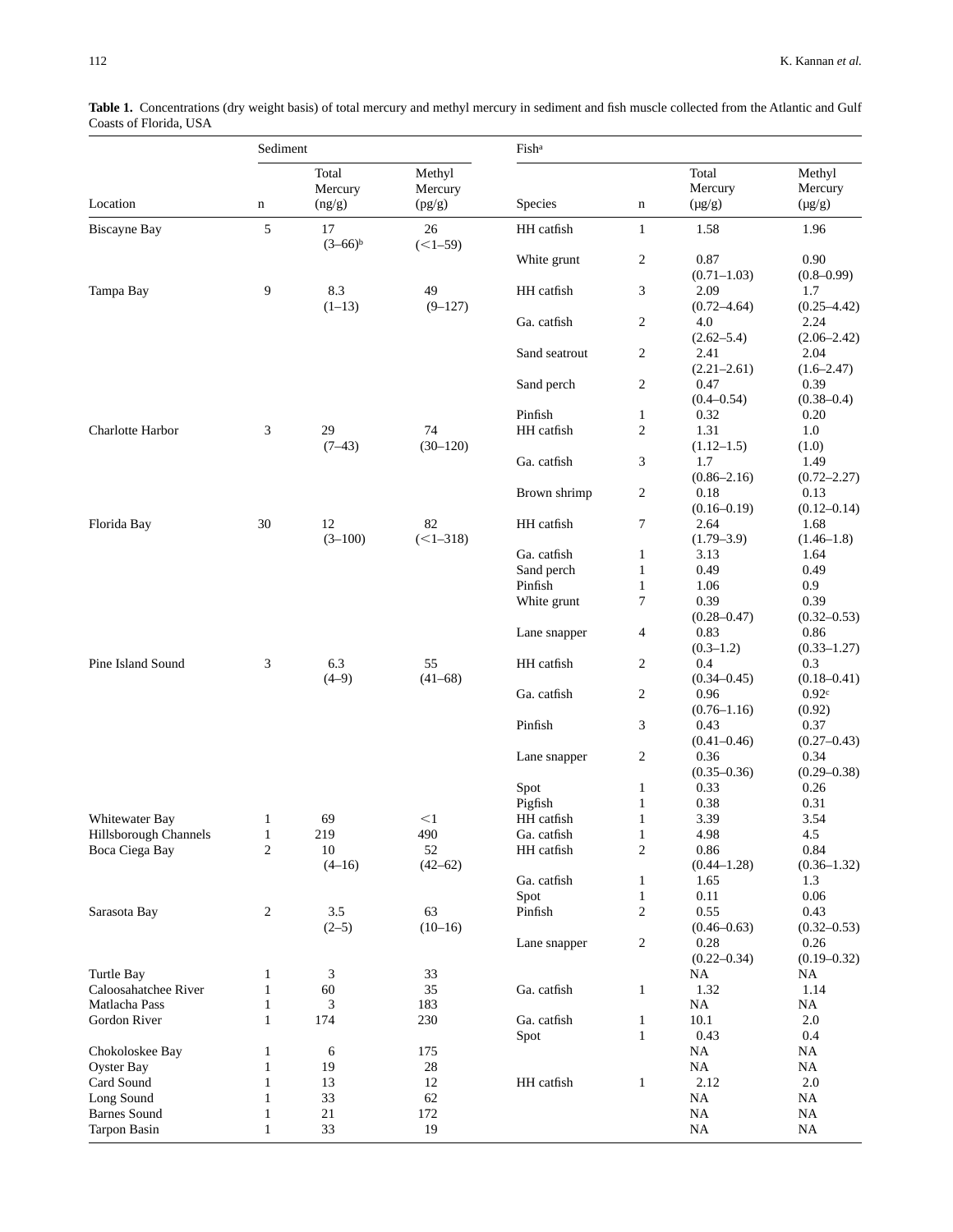#### **Table 1.** *Continued*

|                                                             | Sediment |                            |                             | Fish <sup>a</sup> |   |                                 |                                  |
|-------------------------------------------------------------|----------|----------------------------|-----------------------------|-------------------|---|---------------------------------|----------------------------------|
| Location                                                    | n        | Total<br>Mercury<br>(ng/g) | Methyl<br>Mercury<br>(pg/g) | <b>Species</b>    | n | Total<br>Mercury<br>$(\mu g/g)$ | Methyl<br>Mercury<br>$(\mu g/g)$ |
| <b>Torchkey Mangroves</b><br>Cudjoe Basin<br>Garrison Bight |          | 10<br>11<br>38             | $\leq$ 1<br>41<br>76        | White grunt       |   | NA<br>0.44<br>NA                | NA<br>0.31<br>NA                 |

 $NA = Not analyzed; HH catfish = Hardhead catfish; Ga. catfish = Gafftopsail catfish$ 

<sup>a</sup> Each analysis refers to pooled sample of five to 10 individuals

<sup>b</sup> Values in parentheses indicate the range of concentrations

<sup>c</sup> Only one sample was analyzed for methyl mercury



**Fig. 2.** Relation between the concentrations (dry wt basis) of total mercury and methyl mercury in sediments

bioturbation can oxidize HgS and thus remobilize a small percentage of HgS (Stein *et al.* 1996). The percentage of methyl mercury in total mercury concentrations in sediments varied between  $\leq 0.01$  and 6.1% (mean: 0.77%). Total mercury was negatively correlated ( $r = -0.26$ ;  $p = 0.05$ ) with percent methyl mercury (Figure 2B). In contrast, the ratio of methyl mercury to total mercury increased with its concentration in sediments  $(r = 0.76; p < 0.05)$  (Figure 2C).

Organic carbon and microbial activity in sediments play an important role in the bioavailability and methylation of inorganic mercury (Andersson *et al.* 1990). We examined the relation of mercury concentration in sediments to the corresponding organic carbon content and mud (silt  $+$  clay) content (Figure 3). While total mercury was significantly correlated with organic carbon ( $r = 0.58$ ;  $p < 0.05$ ) the relation of methyl mercury with organic carbon (OC) and mud content was weak. The observed correlation coefficients (''r'') were as follows: total mercury vs. OC = 0.58; total mercury vs. mud = 0.24; methyl mercury vs. OC =  $-0.08$ ; methyl mercury vs. mud =  $-0.1$ ; methyl mercury vs. OC =  $-0.22$ ; methyl mercury vs. mud  $= -0.28$ . The proportion of methyl mercury in total mercury decreased with increasing organic carbon and mud content.

# *Mercury in Fish*

Concentration of total mercury in fish muscle was in the range of  $0.11-10.1$  µg/g dry wt (mean:  $1.41$  µg/g) and methyl mercury ranged 0.06–4.5 µg/g dry wt (mean: 1.05 µg/g). Water content of fish muscle varied between 77% and 80%. On a wet-weight basis, total mercury and methyl mercury were 0.03–2.22 µg/g (mean:  $0.31 \text{ µg/g}$ ) and  $0.01-1.0 \text{ µg/g}$  (mean:  $0.23 \text{ µg/g}$ ), respectively. Total mercury concentrations in fish muscle from Florida estuaries were higher than the mean value for freshwater whole fish for the 1984–85 National Contaminant Biomonitoring Program, which was 0.1 µg/g wet wt (Schmitt and Brumbaugh 1990), but close to the national mean concentration for the whole fish of 0.26 µg/g wet wt collected in 1990 (Bahnick *et al.* 1994).

Several studies have shown that mercury concentrations in fish generally tend to increase with age, and therefore size, owing to methyl mercury accumulation with increasing exposure time (e.g., Windom and Kendall 1979; Jackson 1990). Since the samples of fish muscle analyzed in this study were from pooled samples of several individuals, these relationships were not examined. Fish size is an important factor for methyl mercury concentrations, but the distinct concentrations of mercury observed between sampling locations are probably due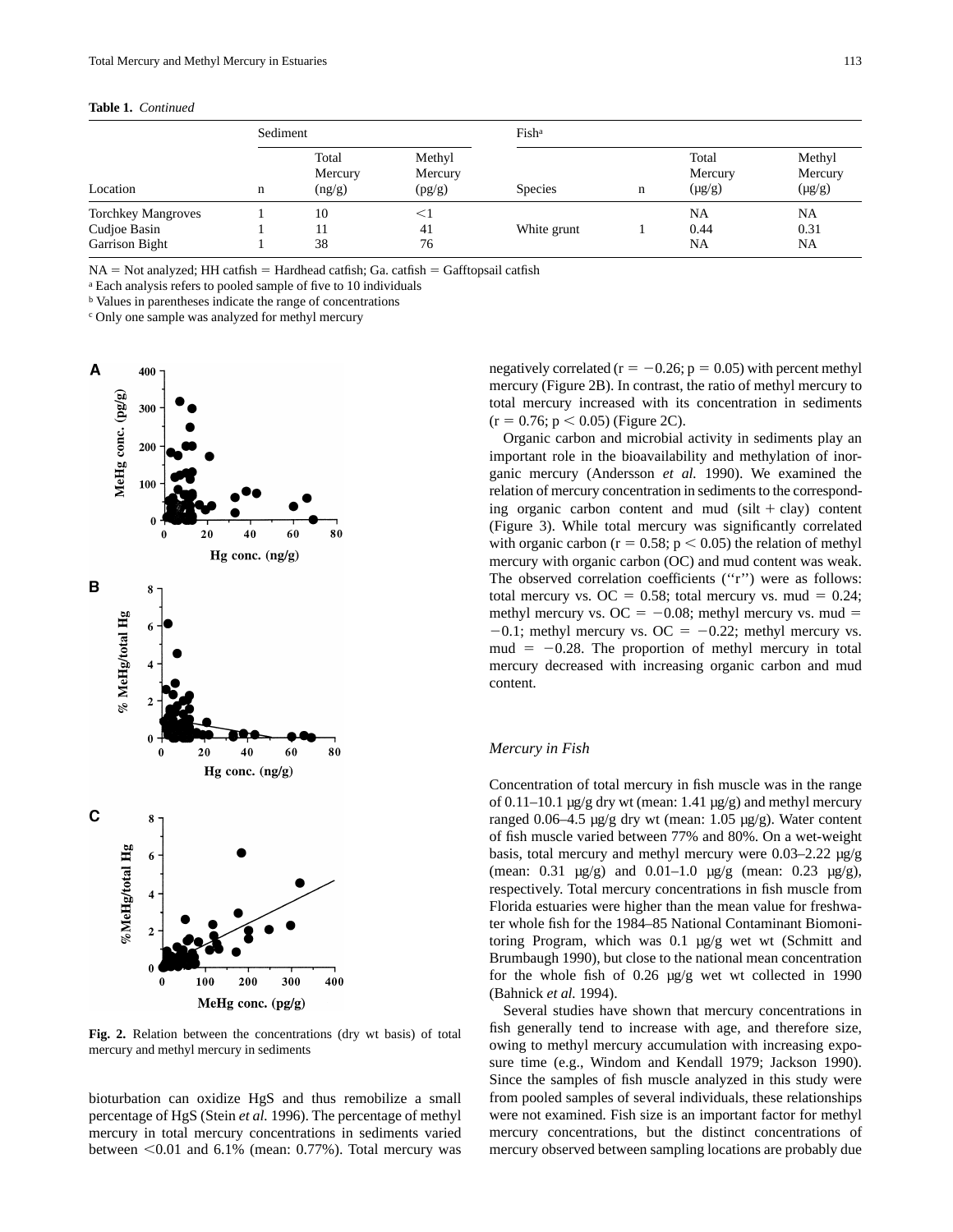

**Fig. 3.** Relation of sediment organic carbon (OC) and mud  $(silt + clay)$  content with the concentrations (dry wt basis) of total mercury and methyl mercury

to differing amounts of mercury inputs. Total mercury concentrations were highest in catfish collected from the Gordon River (10.1 µg/g dry wt) followed by those from Hillsborough Channels, Tampa Bay, and Florida Bay, which may suggest the presence of local inputs. These results are consistent with those observed in sediments from the same locations. Both total and methyl mercury concentrations were above 1  $\mu$ g/g dry wt in catfish collected from most locations including Biscayne Bay, Charlotte Harbor, Whitewater Bay, Caloosahatchee River, and Card Sound. Among the different fishes analyzed, higher concentrations of mercury were encountered in hardhead catfish, gafftopsail catfish, and sand seatrout while brown shrimp had the lowest (Table 2). In fish, the percent of methyl mercury to total mercury varied between 45% and 124% (mean: 83%) with the exception of a catfish collected from the Gordon River that had only 20% of its mercury as methyl mercury. Reasons for unusually lower percentage of methyl mercury in Gordon River catfish is not clear. However, factors such as age, sex, and feeding habit of fish may influence such ratios. Juvenile fish that spent more time near mercury-contaminated sediments had low methyl mercury ratio (Lasorsa and Allen-Gil 1995). In contrast to sediments, total mercury concentration in fish muscle was directly proportional to methyl mercury concentrations  $(r =$ 0.91;  $p < 0.05$ ) in agreement with earlier studies (Grieb *et al.* 1990; Kim 1995). Similar to sediments, total mercury concentrations in fish were negatively, but weakly correlated  $(r = -0.24; p < 0.1)$  with the percentage of methyl mercury (Figure 4B). Similar observations were made in mussels from Adriatic coastal waters (Mikac *et al.* 1985). The proportion of methyl mercury in total mercury was weakly correlated with methyl mercury concentrations in fish ( $r = 0.07$ ;  $p > 0.05$ ) (Figure 4C).

The relationships between mercury concentrations in fish and sediments collected from corresponding locations were examined. The concentrations of total mercury in sediments were positively correlated with those in fish ( $r = 0.52$ ;  $p < 0.05$ ). Similarly, total mercury in sediments were related to fish methyl mercury concentrations ( $r = 0.42$ ;  $p < 0.05$ ) (Figure 5A–C). Furthermore, sediment methyl mercury concentrations were correlated with those in fish ( $r = 0.33$ ;  $p < 0.05$ ). Mikac *et al.* (1985) showed a linear relationship between total mercury and methyl mercury concentrations in mussels and sediments from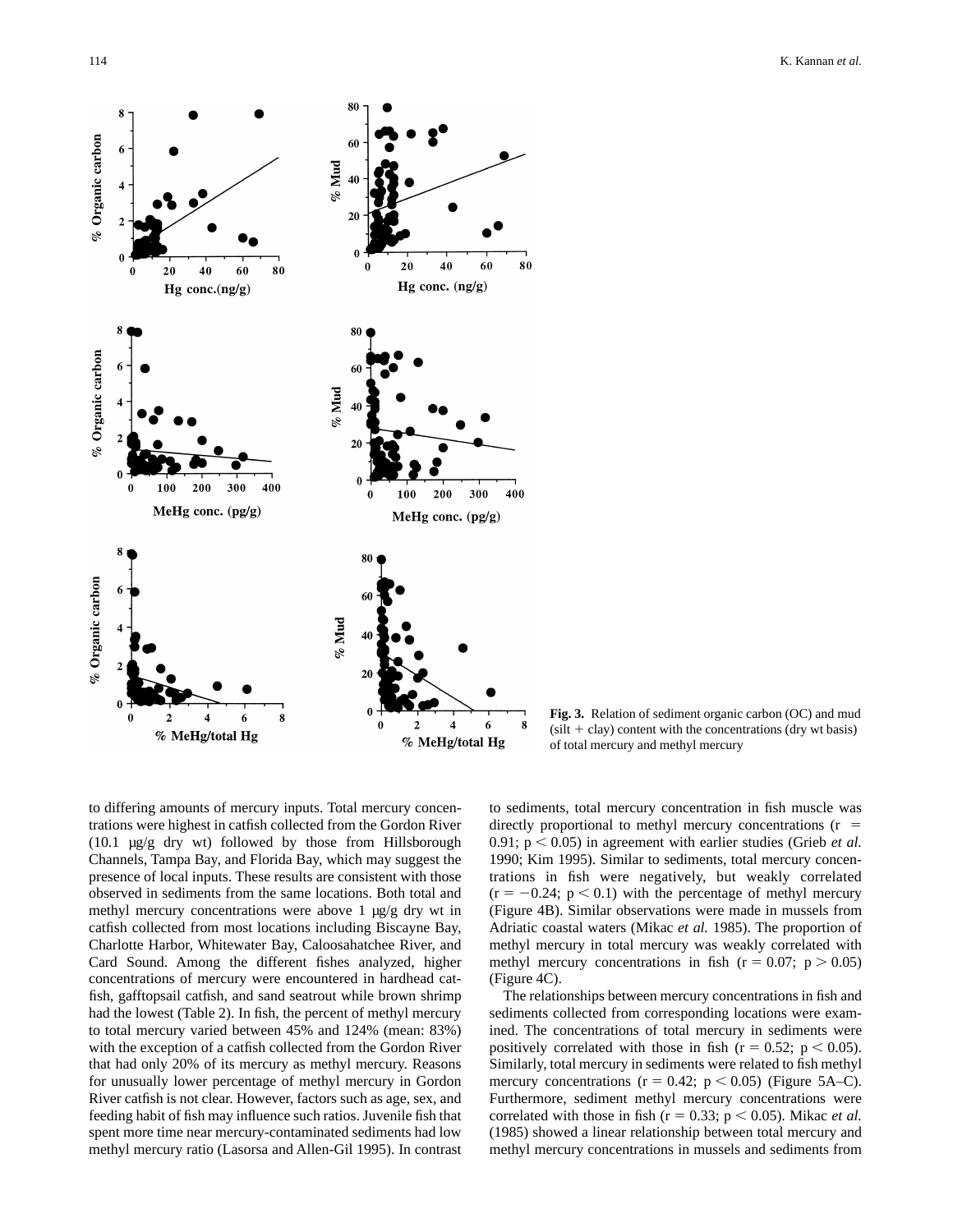**Table 2.** Concentrations of total mercury and methyl mercury  $(\mu g/g)$ dry wt) in muscle tissue of different species of fishes collected from coastal waters of southern Florida

| Species             | n              | Total<br>Mercury<br>$(\mu g/g)$ | Methyl<br>Mercury<br>$(\mu g/g)$ |
|---------------------|----------------|---------------------------------|----------------------------------|
| Hardhead catfish    | 19             | 1.94                            | 1.54                             |
|                     |                | $(0.44 - 4.64)$                 | $(0.18 - 4.42)$                  |
| Gafftopsail catfish | 12             | 3.0                             | 1.86                             |
|                     |                | $(0.76 - 10.1)$                 | $(0.72 - 4.5)$                   |
| Sand seatrout       | $\overline{c}$ | 2.41                            | 2.04                             |
|                     |                | $(2.21 - 2.61)$                 | $(1.6 - 2.47)$                   |
| Sand seaperch       | 3              | 0.48                            | 0.42                             |
|                     |                | $(0.4 - 0.54)$                  | $(0.4 - 0.49)$                   |
| Pinfish             | 7              | 0.54                            | 0.44                             |
|                     |                | $(0.32 - 1.06)$                 | $(0.2 - 0.9)$                    |
| White grunt         | 10             | 0.49                            | 0.49                             |
|                     |                | $(0.28 - 1.03)$                 | $(0.31 - 0.99)$                  |
| Lane snapper        | 8              | 0.57                            | 0.58                             |
|                     |                | $(0.22 - 1.03)$                 | $(0.19 - 1.27)$                  |
| Spot                | 3              | 0.29                            | 0.24                             |
|                     |                | $(0.11 - 0.43)$                 | $(0.06 - 0.4)$                   |
| Pigfish             | 1              | 0.38                            | 0.31                             |
| Brown shrimp        | $\overline{c}$ | 0.18                            | 0.13                             |
|                     |                | $(0.16 - 0.19)$                 | $(0.12 - 0.14)$                  |

the Adriatic coast. In this study, when methyl mercury concentrations in individual fish species were plotted against corresponding sediment concentrations, hardhead catfish did not exhibit a positive relationship, suggesting that several factors (such as the differences in the mobility of species) may influence such relationships (Francesconi and Lenanton 1992). The correlation between the mercury content in fish and coastal sediments, also observed in freshwater systems in Ontario (Johnson 1987), Wisconsin (Cope *et al.* 1990), Sweden (Håkanson *et al.* 1988), and Norway (Fjeld and Rognerud 1993), is not easily explained. The relationship between mercury concentrations of fish and sediments vary as a function of factors that affect sediment methylation rates and mercury bioavailability. A few studies showed that total mercury in sediments from unstratified lakes did not significantly correlate with fish mercury concentrations (Sorensen *et al.* 1990) due to the variability in methyl mercury production rates in sediments as a result of a variety of factors (such as organic carbon, amount of mercury occurring as sulfides, aerobic or anaerobic conditions, or methylation of mercury in water column). The bioavailability of sedimentary mercury in coastal sediments has been evaluated, although some studies have shown that sediments can be a sink for mercury (Rudd and Turner 1983; Sorensen *et al.* 1990). Mercury accumulation by fish depends on the combined effect of the abundance of available inorganic mercury in sediments/water column, trophic interaction and the rate at which microflora transforms mercury into methyl mercury in addition to the species-specific accumulation and seasonal variations (Jackson 1990).

## *Mercury in Water*

The concentrations of total mercury and methyl mercury in filtered water samples collected from canals and creeks that



**Fig. 4.** Relation between the concentrations (dry wt basis) of total mercury and methyl mercury in fish muscle

flow into Florida Bay were 3–7.4 ng/L (mean: 4.6 ng/L) and  $< 0.002 - 2.3$  ng/L (mean: 0.474 ng/L), respectively (Table 3). While total mercury levels varied little in all these streams, methyl mercury levels varied considerably among locations. Shell Creek, Trout Creek, and water from the culvert that controlled the canal C111 flow had methyl mercury concentrations greater than 1 ng/L, accounting for more than 35% of the total mercury concentrations. Generally, total mercury and methyl concentrations tended to be higher in near-surface than in near-bottom waters of canal C111. Methyl mercury concentrations varied considerably for the 2- and 4-h samples collected at the same location (Table 3); these swings may be related to tidal dynamics. The catchments of these streams are intensively cultivated agricultural areas, which may result in the transport of humic substances and methyl mercury from the drainage area. Concentrations of total mercury in canals and creeks were within the range of 2 to 15 ng/L reported for coastal estuarine waters (Schroeder 1989; Stein *et al.* 1996). The mercury concentrations in Florida waters were higher than in open ocean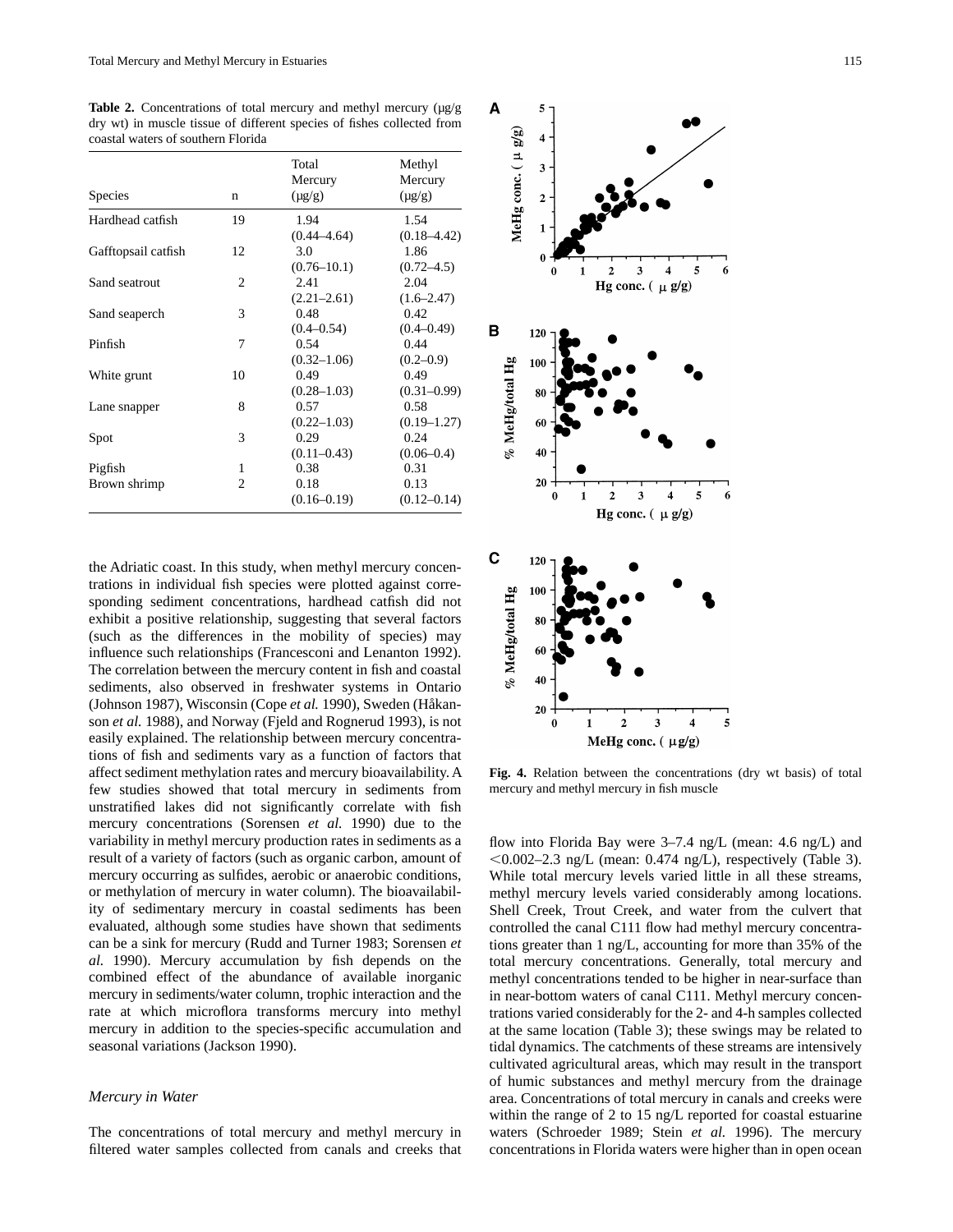

**Fig. 5.** Relation of sediment mercury concentrations (dry wt basis) with those of fish

waters of the North Atlantic and Pacific Oceans (Fitzgerald and Clarkson 1991; Mason *et al.* 1995), but comparable to those reported for the Baltic and North Seas (Coquery and Cossa 1995; Schmidt 1992). The U.S. EPA mercury water quality criterion for protection of freshwater is 12 ng Hg/L, and for seawater it is 100 ng/L (US EPA 1985). The water quality criterion for mercury proposed for Minnesota's freshwater is 7 ng/L while a value of 2 ng/L has been established for Wisconsin waters (Glass *et al.* 1990). The mercury concentrations found in this study were below the U.S. EPA tolerance limit, but close to or higher than those established in Minnesota and Wisconsin.

Methyl mercury accounted for  $< 0.03 - 52$ % (mean: 10.4%) of the total mercury in estuarine waters from our study area. In coastal waters of Qatar, methyl mercury was 5% of total mercury (Al-Madfa *et al.* 1994). In freshwater areas (Gill and Bruland 1990) the proportion of methyl mercury was variable but generally higher, with an average of 25% and ranged up to 80%. Methyl mercury accounted for 6–13% of the total dissolved mercury in inland surface waters from Sweden (Lee and Hultberg 1990). In anoxic lake water, the percentage of methyl mercury was as high as 58% of the total mercury (Gilmour and Henry 1991). In open ocean surface waters (Mason and Fitzgerald 1991), reactive mercury was the dominant species  $(>\!\!80\%)$  and the composition of methyl mercury was low. The wide range of methyl mercury proportions in water depends on several variables such as acidity, dissolved organic carbon, sulfate, and hydrological and geochemical factors (Gilmour and Henry 1991). It should be noted that the percentage of methyl mercury in water was higher than in Florida coast sediments.

## *Allowable Consumption Estimates*

Presence of high concentrations of mercury in fish is of concern because the predominant exposure pathway for humans is consumption of fish. The United States Food and Drug Administration (FDA) has set the action level for mercury in fish at 1 µg/g wet wt. Some states have issued health advisories for eating mercury-contaminated fish. For example, Minnesota and Wisconsin have health advisories of 0.16 and 0.5 µg/g wet wt, respectively (Glass *et al.* 1990). The Florida Department of Health and Rehabilitative Services and the Department of Environmental Protection have advisories on the consumption of gafftopsail catfish, crevalle jack, spotted seatrout, ladyfish, spanish mackerel, and shark. The maximum consumption limits set forth were 14 g/month for adults and 3.5 g/month for pregnant women and children. In addition to the abovementioned fish species, the presence of noticeable concentrations of mercury in hardhead catfish deserves attention.

Noncarcinogenic health effects may be estimated using a reference dose value (RfD) of  $3 \times 10^{-4}$  mg/kg/day (US EPA 1989a). The RfD is an estimated single daily chemical intake rate that appears to be without risk if ingested over a lifetime. The estimated dose (D) can be calculated as  $D = C \times I/W \times$ 1000 where  $C =$  concentration of mercury in fish ( $\mu$ g/g wet wt), I = ingestion rate of fish (g/day), W = average body weight (70 kg). The hazard index (H) for the chemical is the ratio of the dose (D) to the upper level of daily chemical intake over a lifetime estimated to be without toxic effects (*i.e.,* RfD). If the H value is less than 1, toxic effects are not expected to occur. The H can be calculated as a function of ingestion rate and concentration of mercury in fish. Three ingestion rates were chosen to represent average consumption rates of fish by the general U.S. population (6.5 g/day), sport fisherman (30 g/day), and 95 percentile of sport fishermen (140 g/day) (US EPA 1989b). The H values were calculated for ingestion of fish containing the highest (2.22  $\mu$ g/g wet wt) and mean (0.31  $\mu$ g/g wet wt) mercury levels for fish from Florida coastal waters (Table 4). The results showed that steady consumption of fish at the highest mercury concentration found in this study is hazardous at the 140 and 30 g/day ingestion rates. Consumption of mercury contaminated fish containing 0.31 µg/g wet wt, the mean mercury concentration found in this study, is hazardous to human health at a consumption rate of 70 g/day, which would reach an H value of unity.

*Acknowledgment.* This work was supported by the U.S. Environmental Protection Agency (EMAP-E Project No. CR 822792-01-0).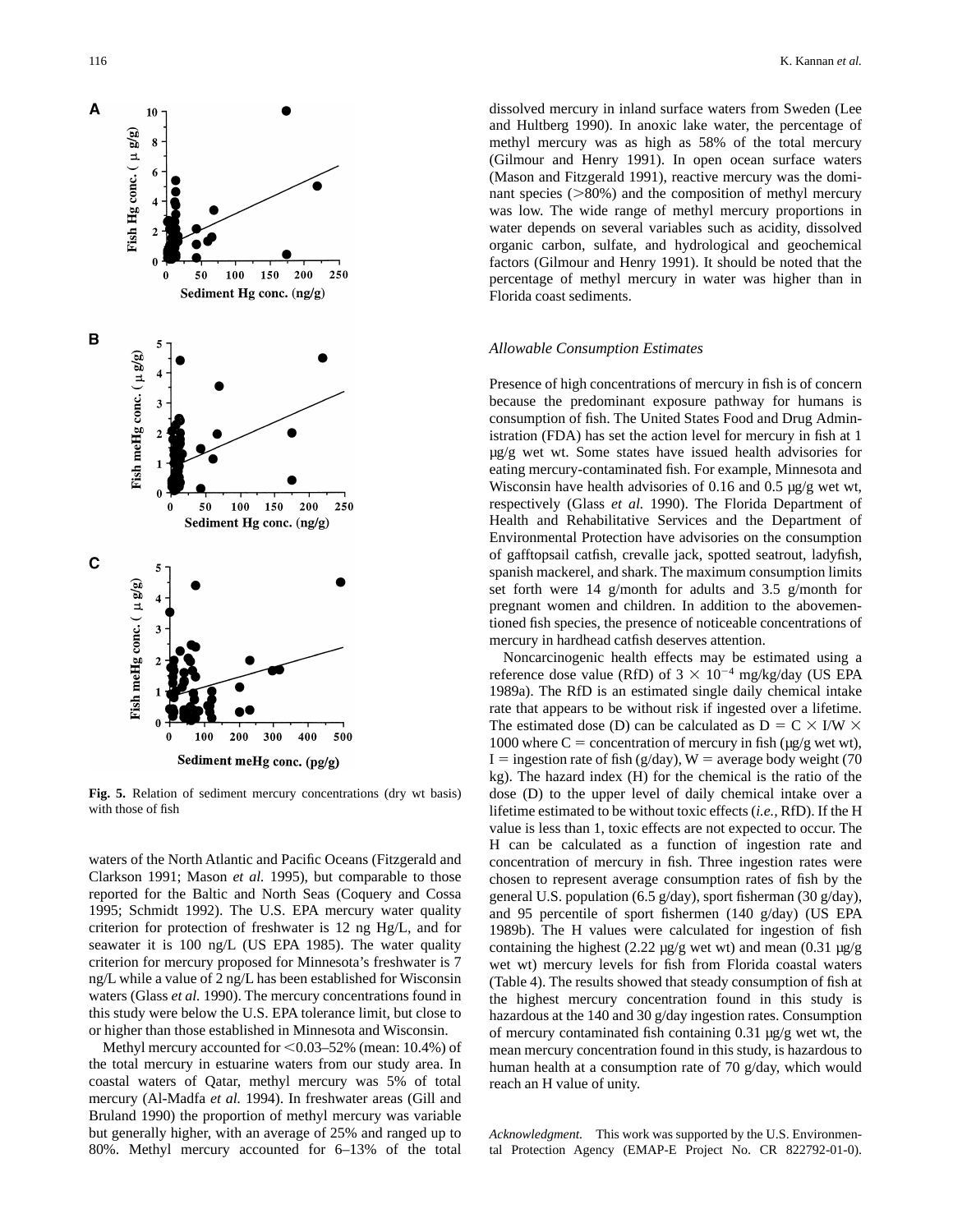| Table 3. Concentrations of total mercury and methyl mercury in water collected from canals and creeks discharging into Florida Bay |  |  |
|------------------------------------------------------------------------------------------------------------------------------------|--|--|
|                                                                                                                                    |  |  |

|                     |                          | Depth | pH        | Salinity<br>$(\%0)$ |                          | Methyl<br>Mercury<br>(ng/L) | Total<br>Mercury<br>(ng/L) | Methyl/Total<br>Mercury<br>(% ) |
|---------------------|--------------------------|-------|-----------|---------------------|--------------------------|-----------------------------|----------------------------|---------------------------------|
| Location            | Time <sup>a</sup><br>(h) |       |           |                     | D <sub>O</sub><br>(mg/L) |                             |                            |                                 |
| Canal C111 east     | $\overline{2}$           | S     | <b>NA</b> | NA                  | <b>NA</b>                | 0.0098                      | 5.6                        | 0.18                            |
| Canal C111 east     | 4                        | S     | NA        | NA                  | <b>NA</b>                | 0.24                        | 4.2                        | 5.70                            |
| Canal C111 east     | 2                        | b     | NA        | NA                  | NA                       | < 0.002                     | 6.3                        | < 0.03                          |
| Canal C111 east     | 4                        | h     | NA        | NA                  | NA                       | 0.015                       | 3.4                        | 0.44                            |
| Canal C111 west     | 2                        | s     | 7.3       | 20                  | 2.0                      | 0.003                       | 5.5                        | 0.05                            |
| Canal C111 west     | 4                        | s     | 7.3       | 20                  | 2.0                      | 0.066                       | 4.0                        | 1.65                            |
| Canal C111 west     | $\overline{2}$           | h     | 7.5       | 25.3                | 0.7                      | 0.064                       | 3.9                        | 1.64                            |
| Canal C111 west     | 4                        | h     | 7.5       | 25.3                | 0.7                      | 0.020                       | 3.0                        | 0.67                            |
| Canal C111 culvert  | $\overline{2}$           | S     | NA        | NA                  | NA                       | 1.5                         | 4.1                        | 37                              |
| <b>Shell Creek</b>  | $\overline{2}$           | S     | 8.0       | 23.3                | 6.1                      | 1.9                         | 4.9                        | 39                              |
| Shell Creek         | 4                        | S     | 8.0       | 23.3                | 6.1                      | 0.017                       | 7.4                        | 0.23                            |
| <b>Trout Creek</b>  | $\overline{c}$           | S     | 8.1       | 12.1                | 7.1                      | 0.385                       | 4.1                        | 9.4                             |
| <b>Trout Creek</b>  | 4                        | S     | 8.1       | 12.1                | 7.1                      | 2.3                         | 4.4                        | 52                              |
| <b>Taylor River</b> | 2                        | S     | 7.5       | 10.3                | 3.7                      | 0.113                       | 3.7                        | 3.1                             |

 $s =$  near surface;  $b =$  near bottom; NA = data not available

<sup>a</sup> Time refers to samples taken at 2 and 4 h after the deployment of current meter

**Table 4.** Hazard index for ingestion of fish contaminated with mercury

|                             | Hazard Index (H)                                        |                                                      |  |  |  |  |
|-----------------------------|---------------------------------------------------------|------------------------------------------------------|--|--|--|--|
| Ingestion<br>Rate $(g/day)$ | Based on<br>Highest Hg Conc.<br>$(2.22 \mu g/g$ wet wt) | Based on<br>Mean Hg Conc.<br>$(0.31 \mu g/g$ wet wt) |  |  |  |  |
| 6.5                         | 0.69                                                    | 0.10                                                 |  |  |  |  |
| 30                          | 3.17                                                    | 0.44                                                 |  |  |  |  |
| 140                         | 14.8                                                    | 2.07                                                 |  |  |  |  |

Contribution number 1011 of the Gulf Ecology Division of the National Health and Environmental Effects Research Laboratory.

#### **References**

- Al-Madfa H, Dahab OA, Holail H (1994) Mercury pollution in Doha (Qatar) coastal environment. Environ Toxicol Chem 13:725–735
- Andersson I, Parkman H, Jernelov A (1990) The role of sediments as sink or source for environmental contaminants: A case study of mercury and chlorinated organic compounds. Limnologica 20:347– 359
- Bahnick D, Sauer C, Butterworth B, Kuehl DW (1994) A national study of mercury contamination of fish. IV. Analytical methods and results. Chemosphere 29:537–546
- Cabbage H (1989) State scientists battle mercury contamination. Florida Wildl 43:6–7
- Cope WG, Wiener JG, Rada RG (1990) Mercury accumulation in yellow perch in Wisconsin seepage lakes: Relation to lake characteristics. Environ Toxicol Chem 9:931–940
- Coquery M, Cossa D (1995) Mercury speciation in surface waters of the North Sea. Neth J Sea Res 34:245–257
- Craig PJ, Moreton PA (1983) Total mercury, methyl mercury and sulphide in River Carron sediments. Mar Pollut Bull 14:408–411
- Daskalakis KD, O'Connor TP (1995) Distribution of chemical concentrations in US coastal and estuarine sediment. Mar Environ Res 40:381–398
- Fitzgerald WF, Clarkson TW (1991) Mercury and monomethyl mercury: present and future concerns. Environ Health Perspect 96:159–166
- Fjeld E, Rognerud S (1993) Use of path analysis to investigate mercury accumulation in brown trout (*Salmo trutta*) in Norway and the influence of environmental factors. Can J Fish Aquat Sci 50:1158– 1167
- Francesconi KA, Lenanton RC (1992) Mercury contamination in a semi-closed marine embayment: organic and inorganic mercury content of biota, and factors influencing mercury levels in fish. Mar Environ Res 33:189–212
- Gill GA, Bruland KW (1990) Mercury speciation in surface freshwater systems in California and other areas. Environ Sci Technol 24:1392–1400
- Gilmour CC, Henry EA (1991) Mercury methylation in aquatic systems affected by acid deposition. Environ Pollut 71:131–169
- Glass GE, Sorensen JA, Schmidt KW, Rapp GR (1990) New source identification of mercury contamination in the Great Lakes. Environ Sci Technol 24:1059–1069
- Grieb TM, Driscoll CT, Gloss SP, Schofield CL, Bowie GL, Porcella DB (1990) Factors affecting mercury accumulation in fish in the upper Michigan peninsula. Environ Toxicol Chem 9:919–930
- Håkanson, L, Nilsson A, Andersson T (1988) Mercury in fish in Swedish lakes. Environ Pollut 49:145–162
- Hand J, Friedemann M (1990) Mercury, largemouth bass and water quality: a preliminary report. Department of Environmental Regulation, State of Florida, Tallahassee, FL
- Heitmuller PT, Peacher C (1995) EMAP-Estuaries West Indian Province: Quality Assurance Project Plan for 1995: U.S. Environmental Protection Agency, Office of Research and Development, Gulf Ecology Division of the National Health and Environmental Effects Laboratory, Gulf Breeze, FL
- Hord LJ, Jennings M, Brunell A (1990) Mercury contamination in Florida alligators. In: Crocodiles. Proceedings of 10th working meeting of the crocodile specialist group, vol. I. IUCN-The World Conservation Union, Gland, Switzerland, pp 229–240
- Horvat M, Bloom NS, Liang L (1993a) Comparison of distillation with other current isolation methods for the determination of methyl mercury compounds in low level environmental samples. Part I. Sediments. Anal Chim Acta 281:135–152
- Horvat M, Liang L, Bloom NS (1993b) Comparison of distillation with other current isolation methods for the determination of methyl mercury compounds in low level environmental samples. Part II. Water. Anal Chim Acta 282:153–168
- Hueter RE, Fong WG, Henderson G, French MF, Manire CA (1995) Methylmercury concentration in shark muscle by species, size and